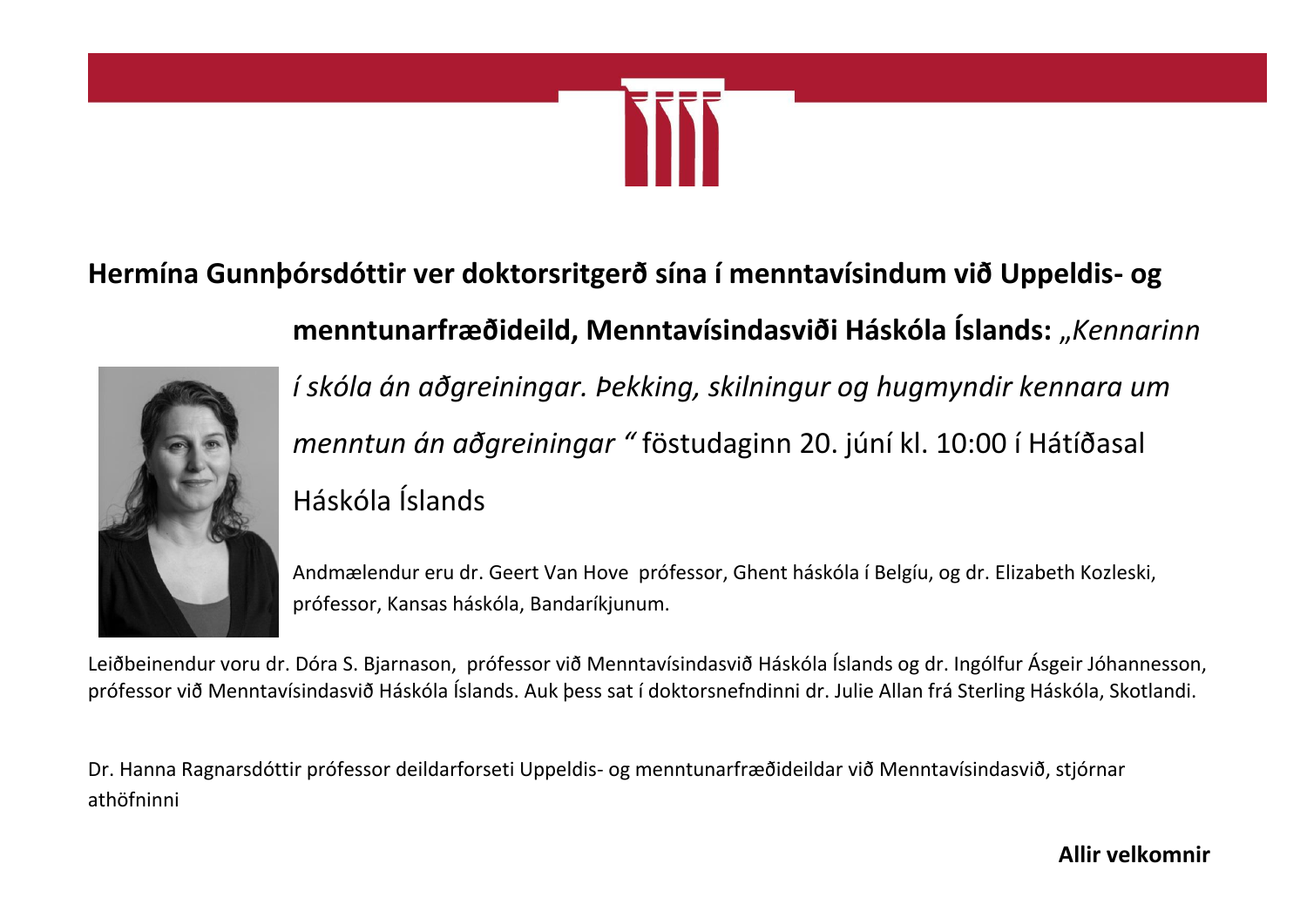Föstudaginn 20. júní 2014, kl. 10:00 fer fram doktorsvörn frá Uppeldis- og menntunarfræðideild við Menntavísindasvið Háskóla Íslands. Þá ver Hermína Gunnþórsdóttir doktorsritgerð sína *Kennarinn í skóla án aðgreiningar. Þekking, skilningur og hugmyndir kennara um menntun án aðgreiningar The teacher in an inclusive school Exploring teachers' construction of their meaning and knowledge relating to their concepts and understanding of inclusive education*

## Um verkefnið

*Kennarinn í skóla án aðgreiningar. Þekking, skilningur og hugmyndir kennara um menntun án aðgreiningar*

Doktorsritgerð þessi greinir frá rannsókn á hugmyndum grunnskólakennara um hugmyndafræðina að baki skóla án aðgreiningar og hvernig hún endurspeglast í faglegum starfsvenjum þeirra og sýn á menntun.

Megintilgangur rannsóknarinnar var að varpa ljósi á hvernig menning og opinber menntastefna orkar á og mótar hugmyndir og skilning kennara á kennarahlutverkinu í skólum sem ætlað er að starfa í anda skóla án aðgreiningar. Rannsóknarspurning verksins í heild lýtur að því hvernig kennarar móta skilning sinn og þekkingu í tengslum við hugmyndir sínar um skóla án aðgreiningar.

Gögnin eru eigindleg viðtöl, kennsluskráning (teaching logs), opinber skjöl, svo sem lög, reglugerðir og námskrár, og fjölmiðlaefni (blaðagreinar). Félagslegum mótunarkenningum og sjónarhorni póststrúktúralisma var beitt við greiningu gagnanna. Niðurstöðurnar eru kynntar í einum bókarkafla og tveimur tímaritsgreinum, sem hver um sig visar til afmarkaðs þema og viðeigandi rannsóknarspurninga.

Fyrsta þemað fjallar um hvernig íslenskir og hollenskir kennarar móta þekkingu, skilning og hugmyndir um kennarann í skóla sem stefnir að því að verða án aðgreiningar. Þema tvö fjallar um orðræðu íslenskra kennara um skóla án aðgreiningar – möguleika, takmarkanir og tengsl við hina opinberu orðræðu. Í þema þrjú er áhersla á faglega starfshætti kennara og sjónarmið í tengslum við hugmyndir þeirra um skóla án aðgreiningar.

Rannsóknin er fræðilegt og hagnýtt framlag til áframhaldandi umræðu um skóla án aðgreiningar, eðli slíks skóla og umfang. Vonast er til að þessi rannsókn varpi ljósi á möguleika og mótsagnir skólastarfs án aðgreiningar og verði þannig til hagsbóta fyrir kennara, foreldra, fræðafólk og stefnumótendur.

Rannsóknin var styrkt af RANNÍS – Rannsóknarnámssjóði og Rannsóknasjóði Háskólans á Akureyri.

Enska

--------

---------